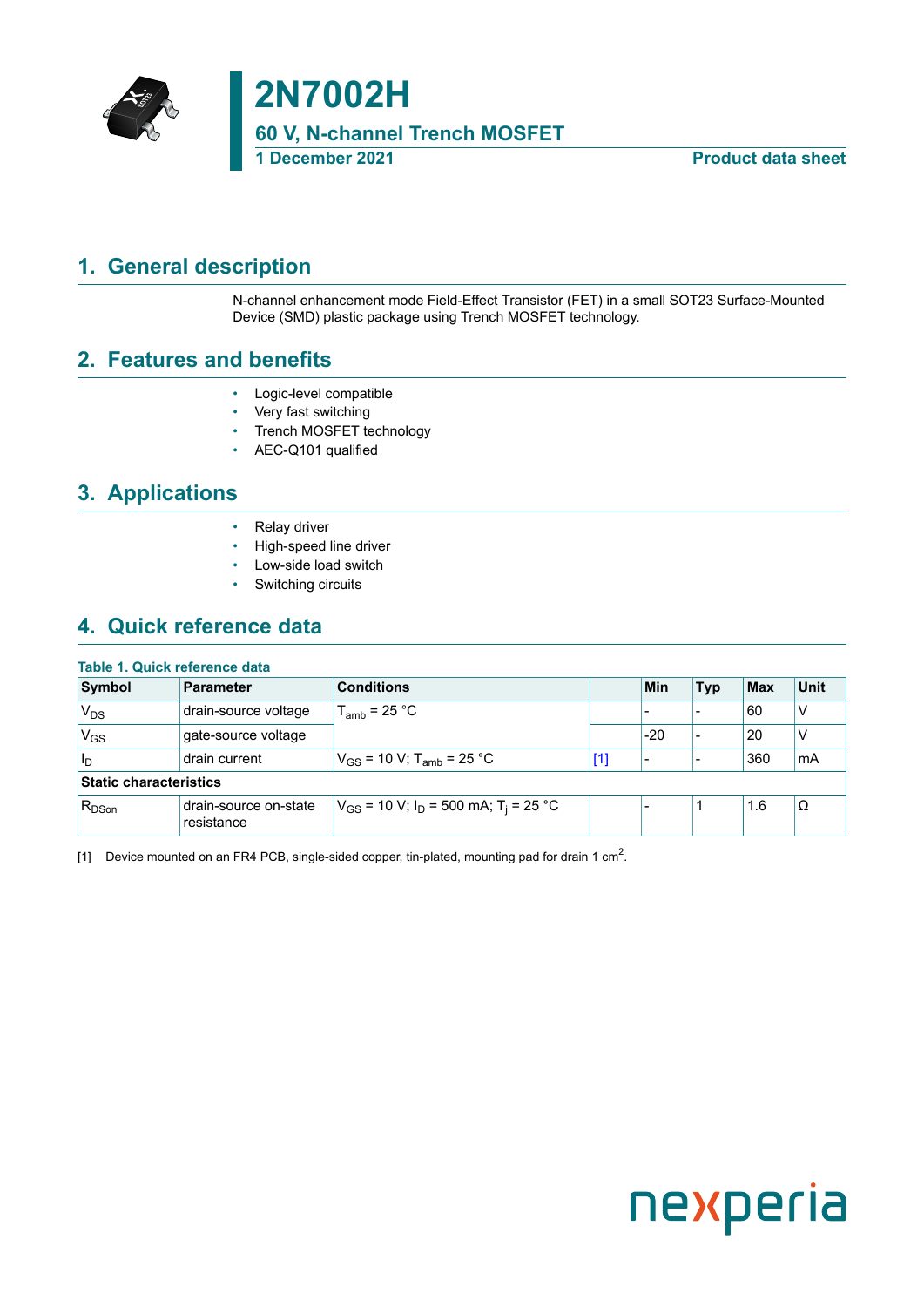## <span id="page-1-1"></span><span id="page-1-0"></span>**5. Pinning information**

| <b>Table 2. Pinning information</b> |               |                    |                    |                       |  |  |  |  |
|-------------------------------------|---------------|--------------------|--------------------|-----------------------|--|--|--|--|
| Pin                                 | <b>Symbol</b> | <b>Description</b> | Simplified outline | <b>Graphic symbol</b> |  |  |  |  |
|                                     | G             | gate               |                    |                       |  |  |  |  |
| $\overline{2}$                      | S             | source             |                    |                       |  |  |  |  |
| 3                                   | D             | drain              | <b>SOT23</b>       | mbb076                |  |  |  |  |

## <span id="page-1-2"></span>**6. Ordering information**

### **Table 3. Ordering information**

| Type number |             |                                                                                             |                   |
|-------------|-------------|---------------------------------------------------------------------------------------------|-------------------|
|             | <b>Name</b> | <b>Description</b>                                                                          | Version           |
| 2N7002H     | SOT23       | plastic, surface-mounted package; 3 terminals; 1.9 mm<br>pitch; 2.9 mm x 1.3 mm x 1 mm body | SOT <sub>23</sub> |

## <span id="page-1-3"></span>**7. Marking**

#### **Table 4. Marking codes**

| Type number | Marking code <sup>[1]</sup> |
|-------------|-----------------------------|
| 2N7002H     | M9%                         |

[1] % = placeholder for manufacturing site code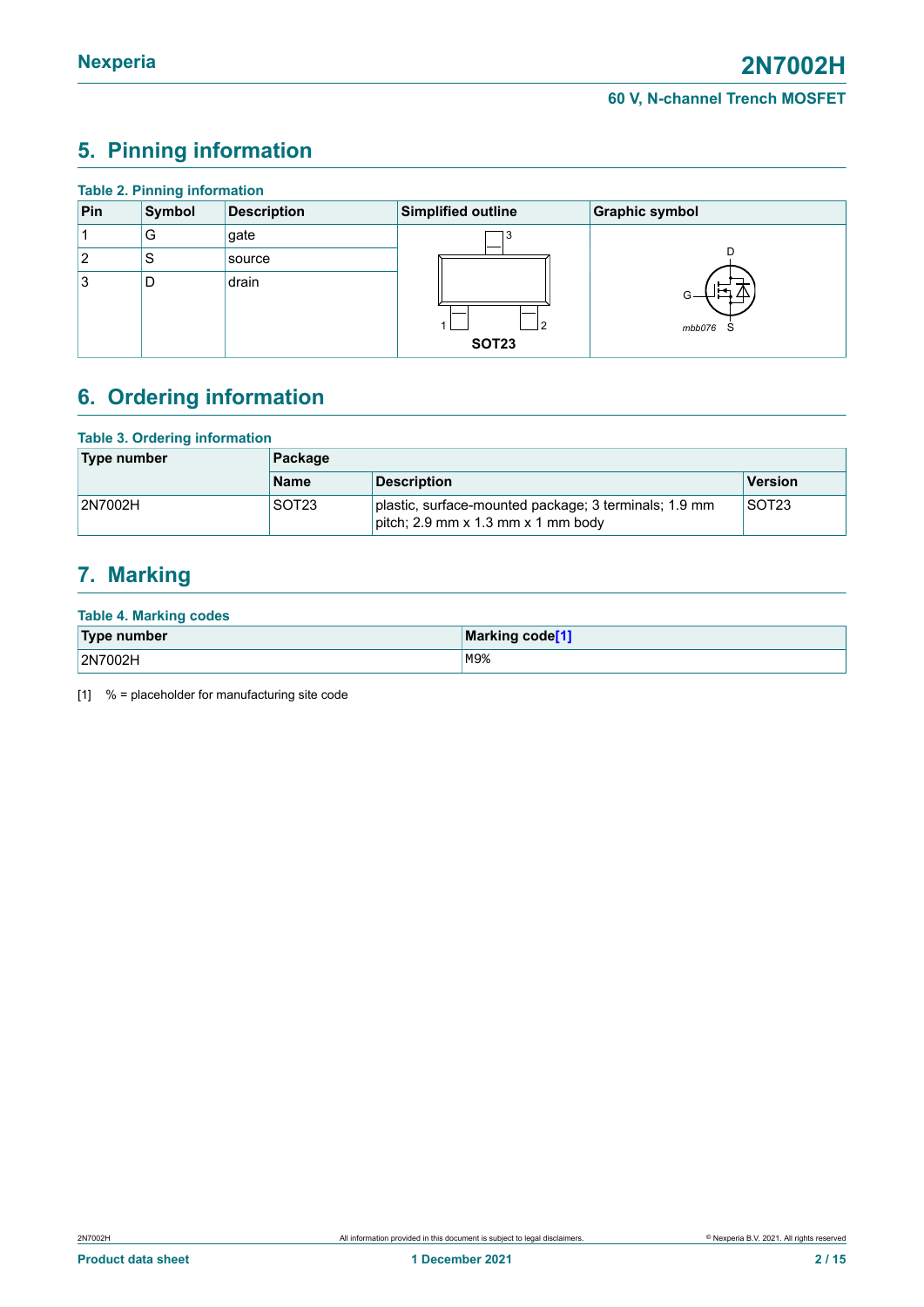**60 V, N-channel Trench MOSFET**

### <span id="page-2-1"></span><span id="page-2-0"></span>**8. Limiting values**

#### **Table 5. Limiting values**

*In accordance with the Absolute Maximum Rating System (IEC 60134).*

| Symbol                | <b>Parameter</b>        | <b>Conditions</b>                                |       | <b>Min</b>               | <b>Max</b> | <b>Unit</b>  |
|-----------------------|-------------------------|--------------------------------------------------|-------|--------------------------|------------|--------------|
| $V_{DS}$              | drain-source voltage    | $T_{amb}$ = 25 °C                                |       |                          | 60         | V            |
| <b>V<sub>GS</sub></b> | gate-source voltage     |                                                  |       | $-20$                    | 20         | ٧            |
| $ I_{\mathsf{D}} $    | drain current           | $V_{GS}$ = 10 V; T <sub>amb</sub> = 25 °C        | $[1]$ | $\overline{\phantom{0}}$ | 360        | mA           |
|                       |                         | $V_{GS}$ = 10 V; T <sub>amb</sub> = 100 °C       | $[1]$ | $\overline{\phantom{0}}$ | 230        | mA           |
| I <sub>DM</sub>       | peak drain current      | $T_{amb}$ = 25 °C; single pulse; $t_p \le 10$ µs |       |                          | 1.4        | A            |
| $P_{\text{tot}}$      | total power dissipation | $T_{amb}$ = 25 °C                                | [2]   |                          | 340        | mW           |
|                       |                         |                                                  | $[1]$ |                          | 420        | mW           |
|                       |                         | $T_{sp}$ = 25 °C                                 |       |                          | 1.1        | W            |
| $T_j$                 | junction temperature    |                                                  |       | $-55$                    | 150        | °C           |
| $T_{amb}$             | ambient temperature     |                                                  |       | $-55$                    | 150        | $^{\circ}$ C |
| $T_{\text{stg}}$      | storage temperature     |                                                  |       | $-65$                    | 150        | $^{\circ}$ C |
| Source-drain diode    |                         |                                                  |       |                          |            |              |
| $\vert$ <sub>s</sub>  | source current          | $T_{amb}$ = 25 °C                                | $[1]$ | $\overline{\phantom{0}}$ | 360        | mA           |

[1] Device mounted on an FR4 PCB, single-sided copper, tin-plated, mounting pad for drain 1 cm $^2$ .

[2] Device mounted on an FR4 PCB, single-sided copper, tin-plated and standard footprint.

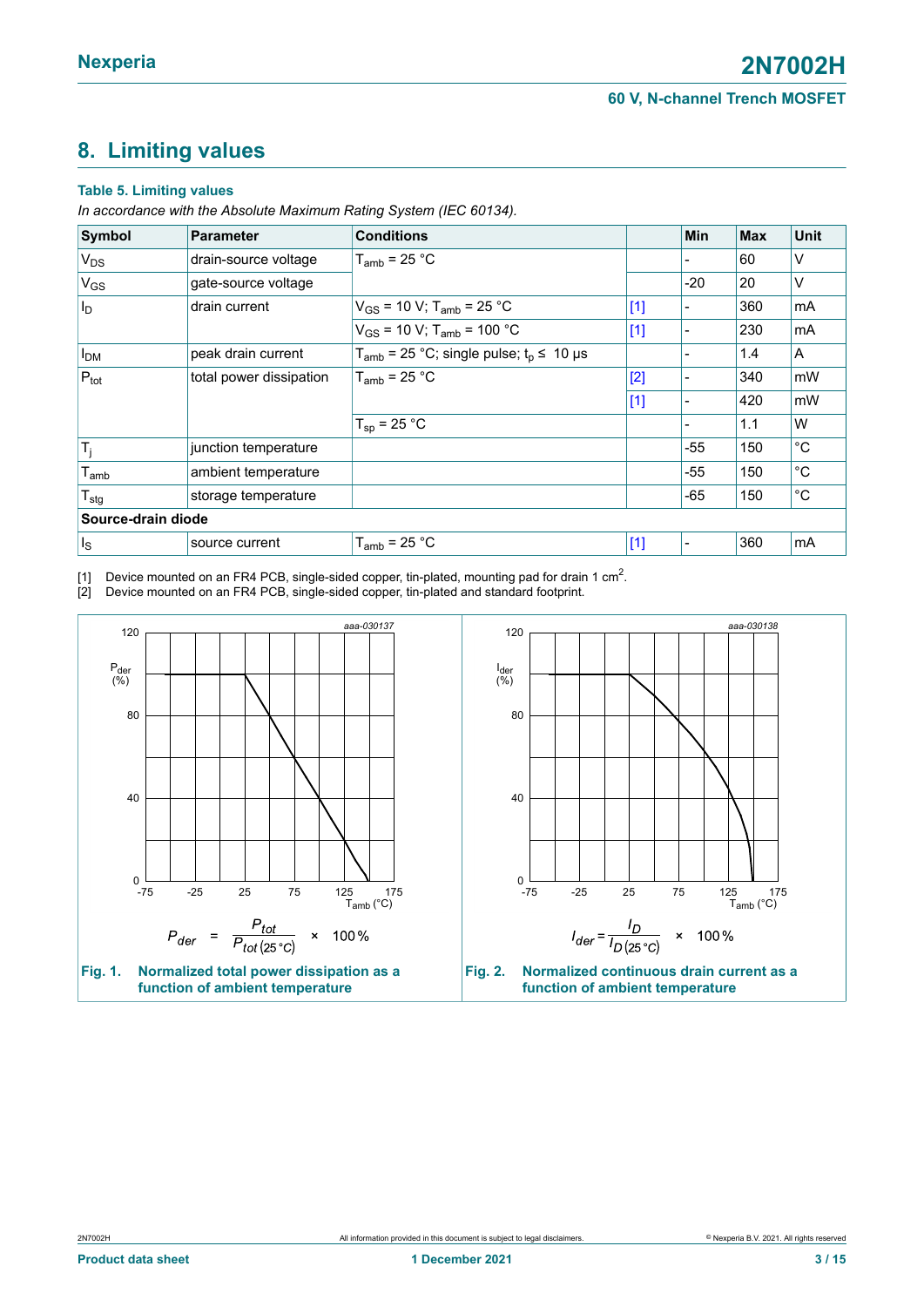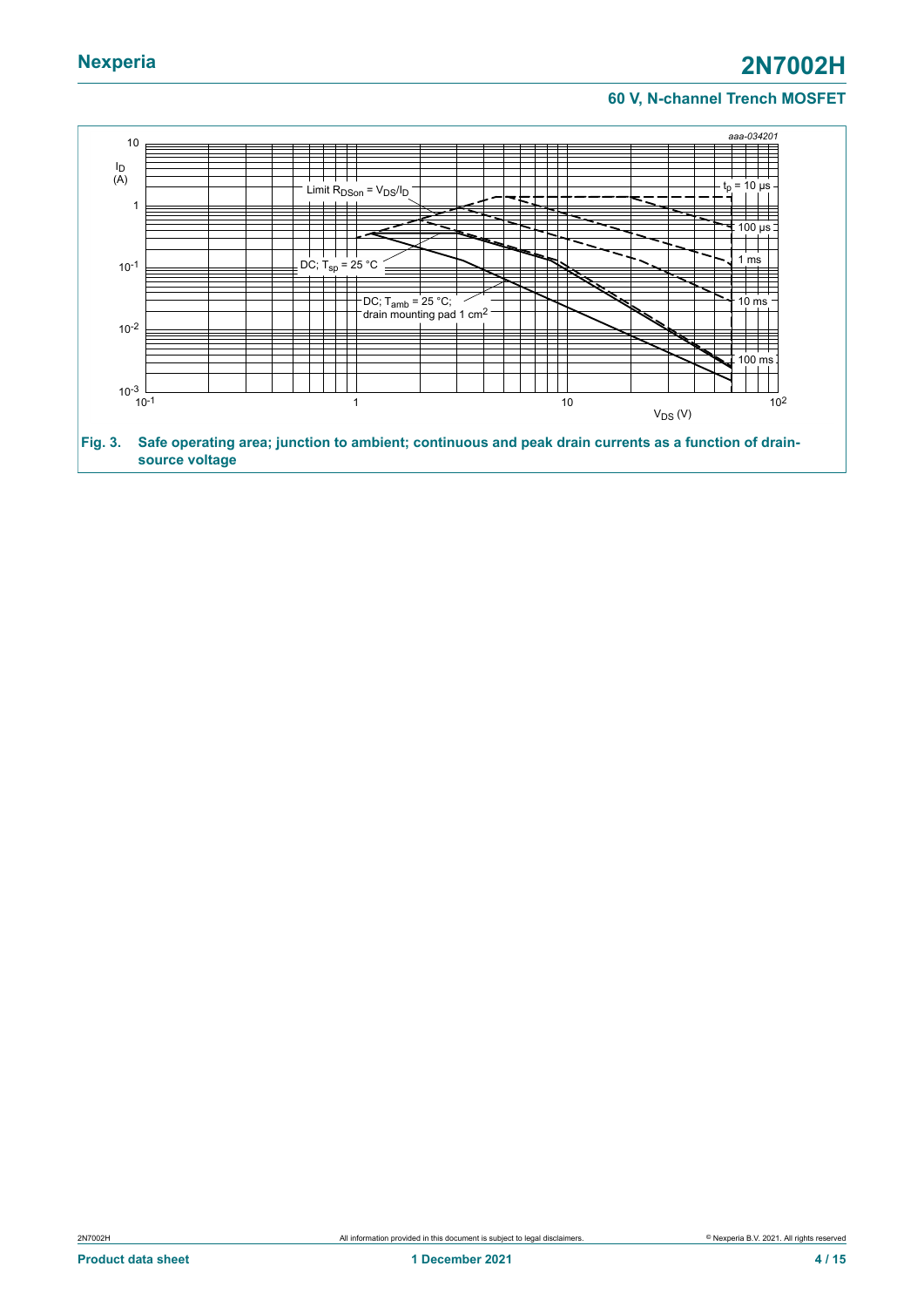## <span id="page-4-1"></span><span id="page-4-0"></span>**9. Thermal characteristics**

| <b>Table 6. Thermal characteristics</b> |                                                     |                   |  |     |            |         |      |
|-----------------------------------------|-----------------------------------------------------|-------------------|--|-----|------------|---------|------|
| Symbol                                  | <b>Parameter</b>                                    | <b>Conditions</b> |  | Min | <b>Typ</b> | $ $ Max | Unit |
| $ R_{th(j-a)} $<br>junction to ambient  | thermal resistance from in free air                 |                   |  |     | 310        | 370     | K/W  |
|                                         |                                                     | [2]               |  | 260 | 300        | K/W     |      |
| $R_{th(i-sp)}$                          | thermal resistance from<br>junction to solder point |                   |  |     |            | 115     | K/W  |

[1] Device mounted on an FR4 PCB, single-sided copper, tin-plated and standard footprint.

[2] Device mounted on an FR4 PCB, single-sided copper, tin-plated, mounting pad for drain 1 cm<sup>2</sup>.

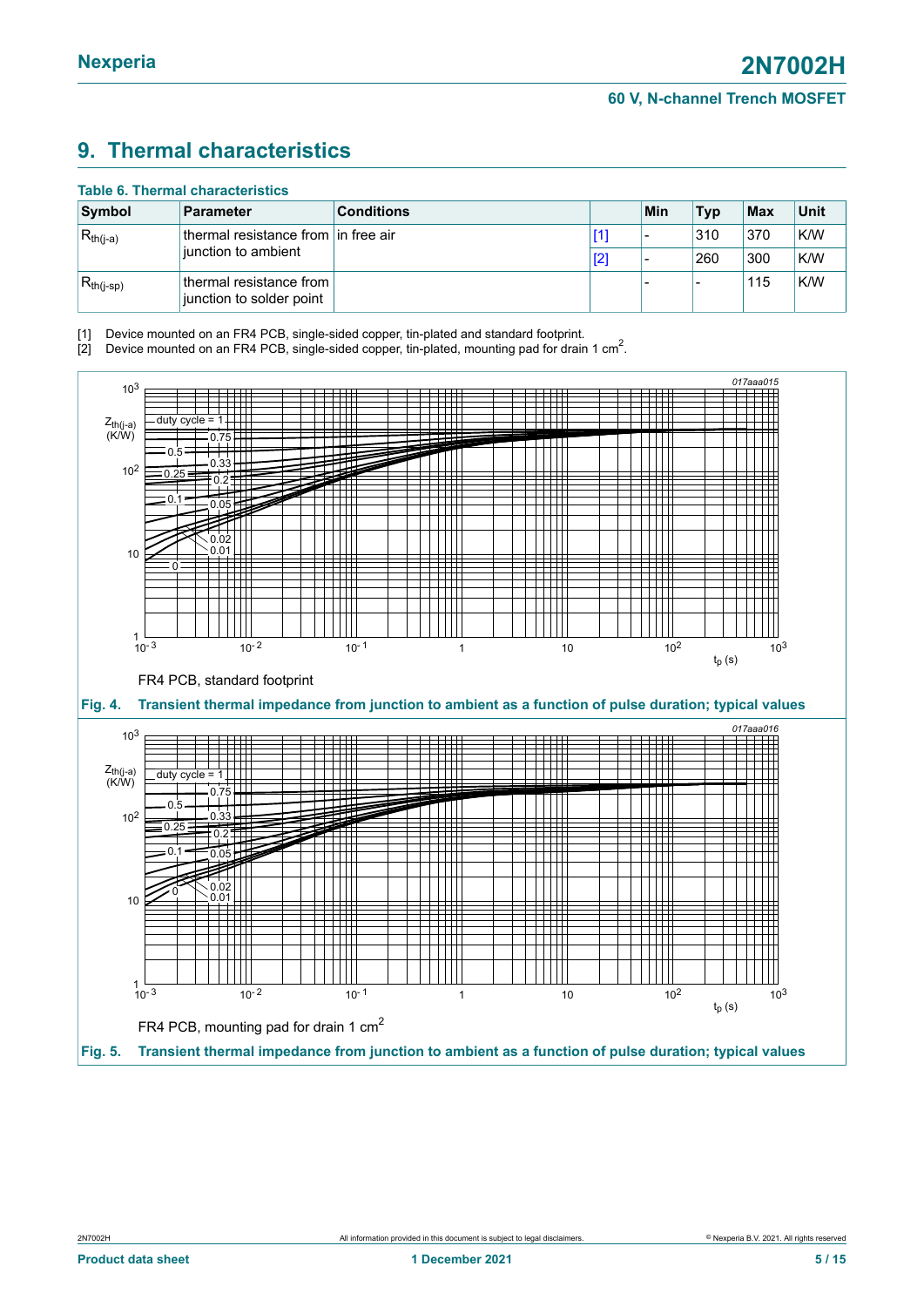# <span id="page-5-0"></span>**10. Characteristics**

| <b>Table 7. Characteristics</b>   |                                                                                                     |                                                                                    |                |                |             |
|-----------------------------------|-----------------------------------------------------------------------------------------------------|------------------------------------------------------------------------------------|----------------|----------------|-------------|
| <b>Parameter</b>                  | <b>Conditions</b>                                                                                   | Min                                                                                | <b>Typ</b>     | Max            | <b>Unit</b> |
|                                   |                                                                                                     |                                                                                    |                |                |             |
| drain-source<br>breakdown voltage | $I_D$ = 10 µA; $V_{GS}$ = 0 V; T <sub>i</sub> = 25 °C                                               | 60                                                                                 | $\frac{1}{2}$  |                | $\vee$      |
| gate-source threshold<br>voltage  | $I_D$ = 250 µA; $V_{DS} = V_{GS}$ ; T <sub>i</sub> = 25 °C                                          | 1.1                                                                                | 1.75           | 2.4            | $\vee$      |
| drain leakage current             | $V_{DS}$ = 60 V; V <sub>GS</sub> = 0 V; T <sub>i</sub> = 25 °C                                      |                                                                                    |                | 1              | μA          |
|                                   | $V_{DS}$ = 60 V; V <sub>GS</sub> = 0 V; T <sub>i</sub> = 150 °C                                     |                                                                                    |                | 10             | μA          |
| gate leakage current              | $V_{GS}$ = 20 V; $V_{DS}$ = 0 V; T <sub>i</sub> = 25 °C                                             |                                                                                    |                | 100            | nA          |
|                                   | $V_{GS}$ = -20 V; $V_{DS}$ = 0 V; T <sub>i</sub> = 25 °C                                            |                                                                                    |                | $-100$         | nA          |
| drain-source on-state             | $V_{GS}$ = 10 V; $I_D$ = 500 mA; T <sub>i</sub> = 25 °C                                             |                                                                                    | $\mathbf{1}$   | 1.6            | Ω           |
|                                   | $V_{GS}$ = 10 V; $I_D$ = 500 mA; T <sub>i</sub> = 150 °C                                            | $\overline{a}$                                                                     | 2.1            | 3.3            | Ω           |
|                                   | $V_{GS}$ = 5 V; $I_D$ = 50 mA; T <sub>i</sub> = 25 °C                                               |                                                                                    | 1.3            | $\overline{2}$ | Ω           |
| forward<br>transconductance       | $V_{DS}$ = 10 V; $I_D$ = 200 mA; T <sub>i</sub> = 25 °C                                             | $\overline{a}$                                                                     | 400            |                | mS          |
|                                   |                                                                                                     |                                                                                    |                |                |             |
| total gate charge                 | $V_{DS}$ = 30 V; $I_D$ = 300 mA; $V_{GS}$ = 4.5 V;                                                  | $\overline{a}$                                                                     | 0.3            | 0.5            | nC          |
| gate-source charge                |                                                                                                     |                                                                                    | 0.1            |                | nC          |
| gate-drain charge                 |                                                                                                     |                                                                                    | 0.1            |                | nC          |
| input capacitance                 | $V_{DS}$ = 10 V; f = 1 MHz; $V_{GS}$ = 0 V;                                                         |                                                                                    | 34             |                | pF          |
| output capacitance                |                                                                                                     |                                                                                    | $\overline{7}$ |                | pF          |
| reverse transfer<br>capacitance   |                                                                                                     | $\overline{a}$                                                                     | 4              |                | pF          |
| turn-on delay time                | $V_{DS}$ = 50 V; R <sub>1</sub> = 250 $\Omega$ ; V <sub>GS</sub> = 10 V;                            |                                                                                    | $\overline{2}$ | $\overline{a}$ | ns          |
| rise time                         |                                                                                                     |                                                                                    | 3              |                | ns          |
| turn-off delay time               |                                                                                                     |                                                                                    | 6              |                | ns          |
| fall time                         |                                                                                                     |                                                                                    | 4              |                | ns          |
|                                   |                                                                                                     |                                                                                    |                |                |             |
| source-drain voltage              | $I_S$ = 115 mA; $V_{GS}$ = 0 V; T <sub>i</sub> = 25 °C                                              | 0.47                                                                               | 0.75           | 1.1            | $\vee$      |
|                                   | <b>Static characteristics</b><br>resistance<br><b>Dynamic characteristics</b><br>Source-drain diode | $T_i = 25 °C$<br>$T_i = 25 °C$<br>$R_{G(ext)} = 6 \Omega$ ; T <sub>i</sub> = 25 °C |                |                |             |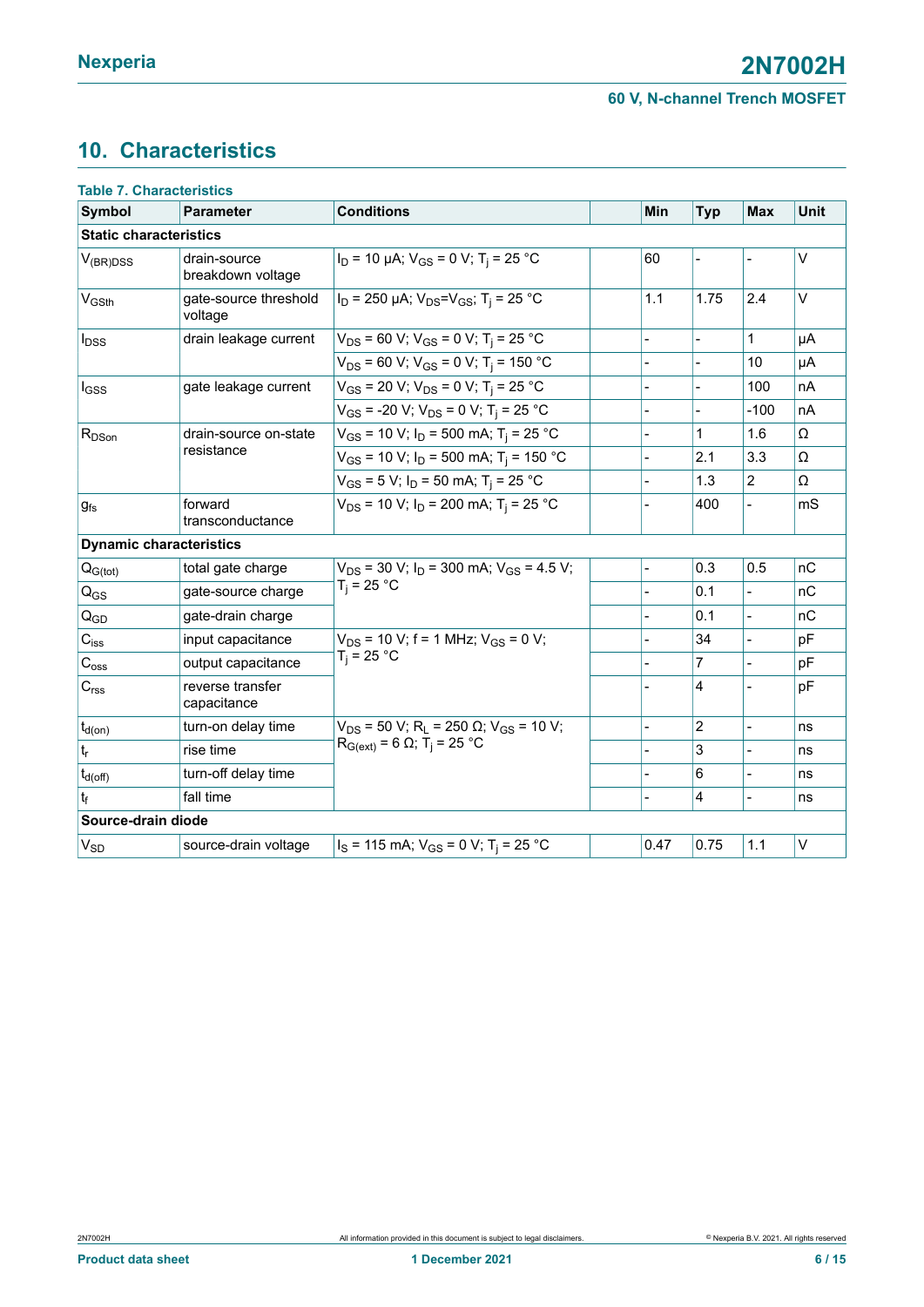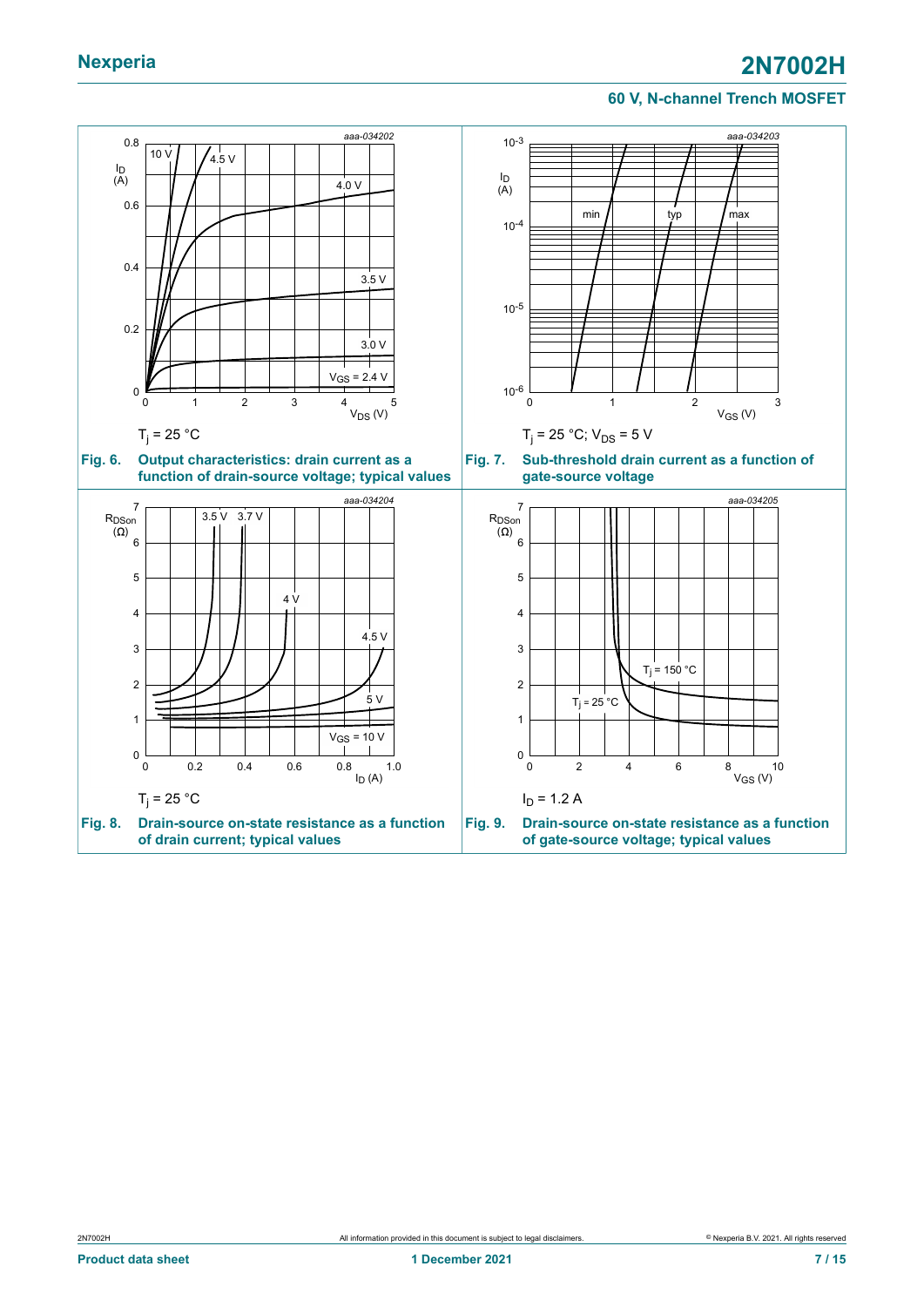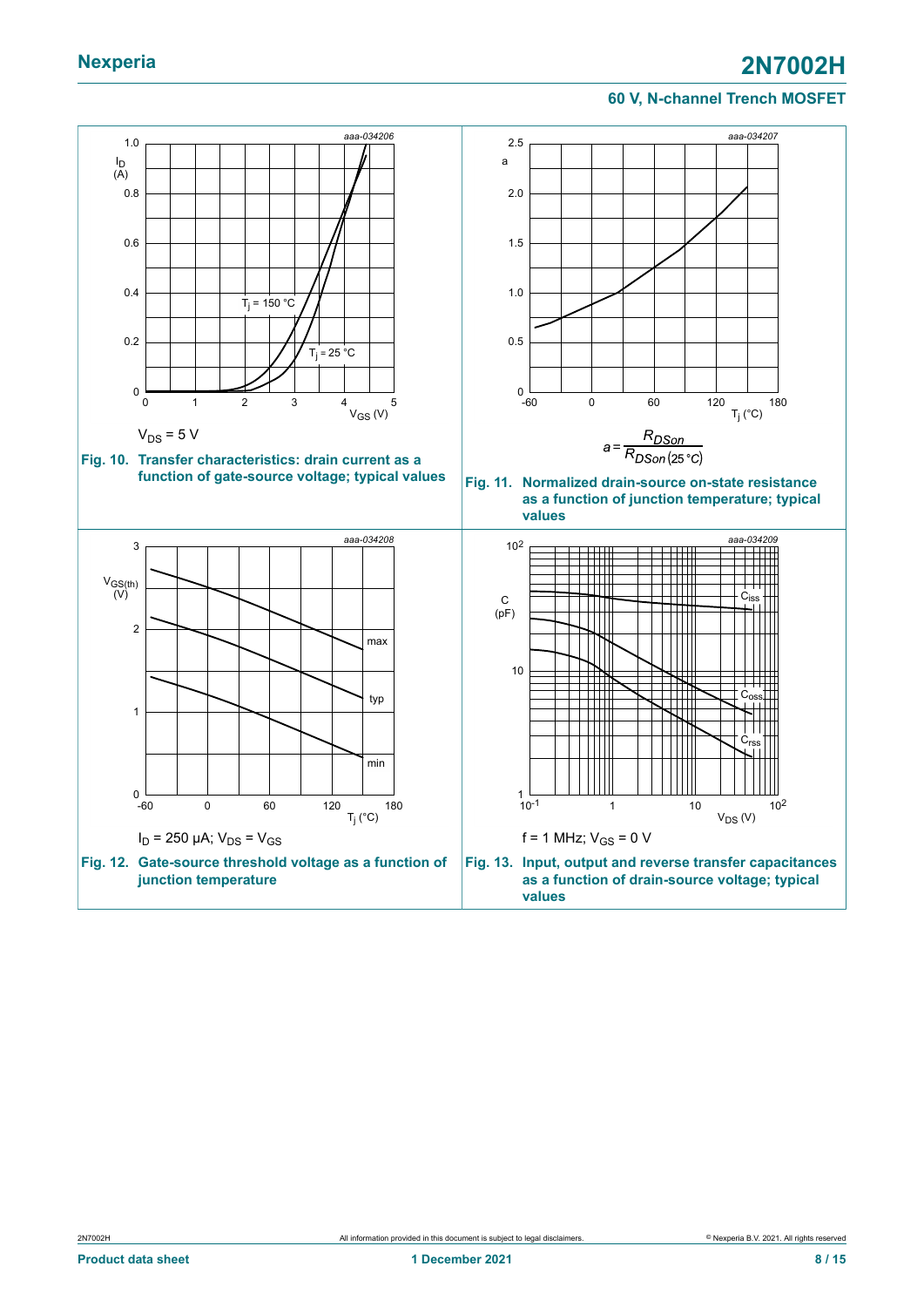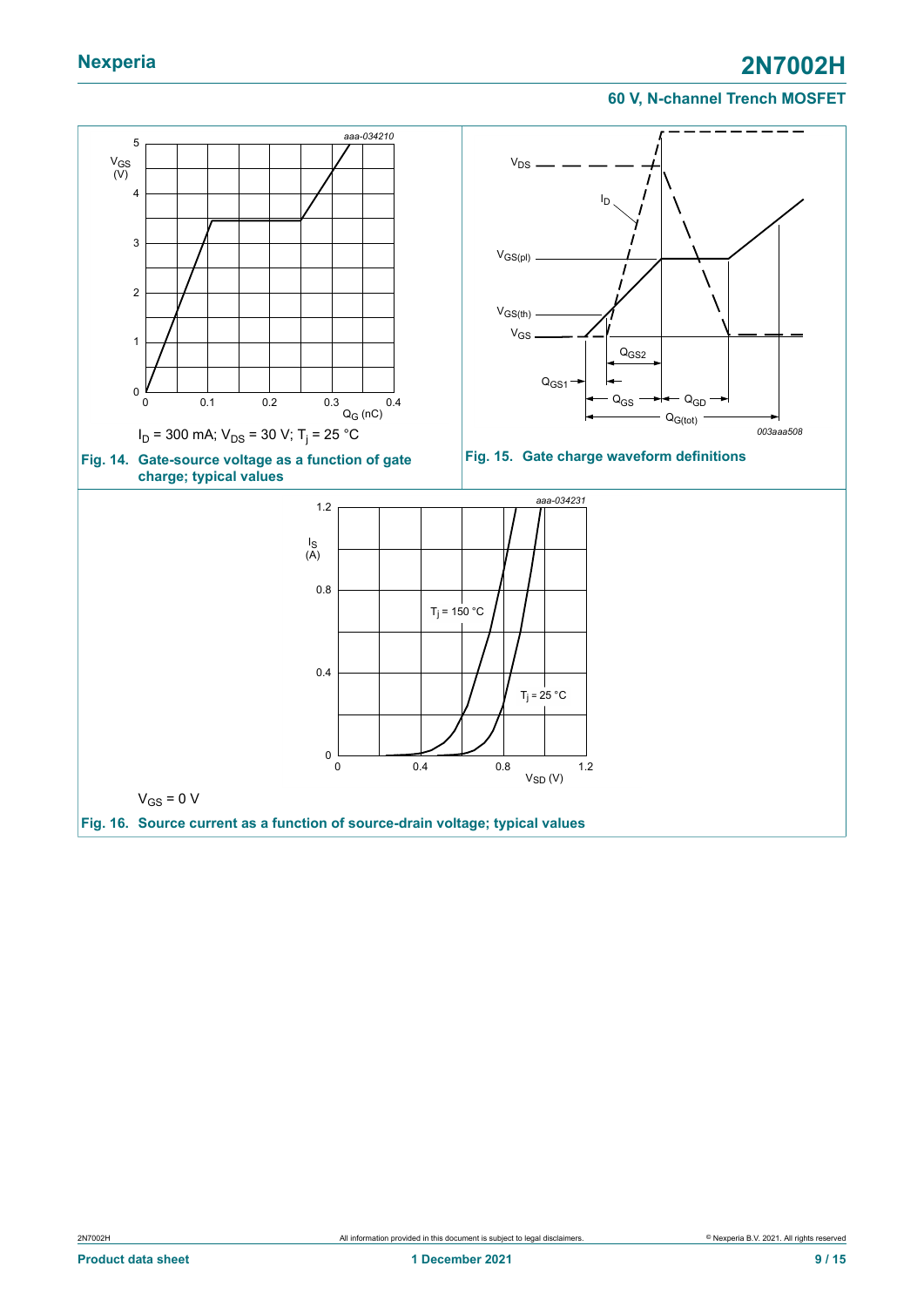### <span id="page-9-0"></span>**11. Test information**



### **Quality information**

This product has been qualified in accordance with the Automotive Electronics Council (AEC) standard *Q101 - Stress test qualification for discrete semiconductors*, and is suitable for use in automotive applications.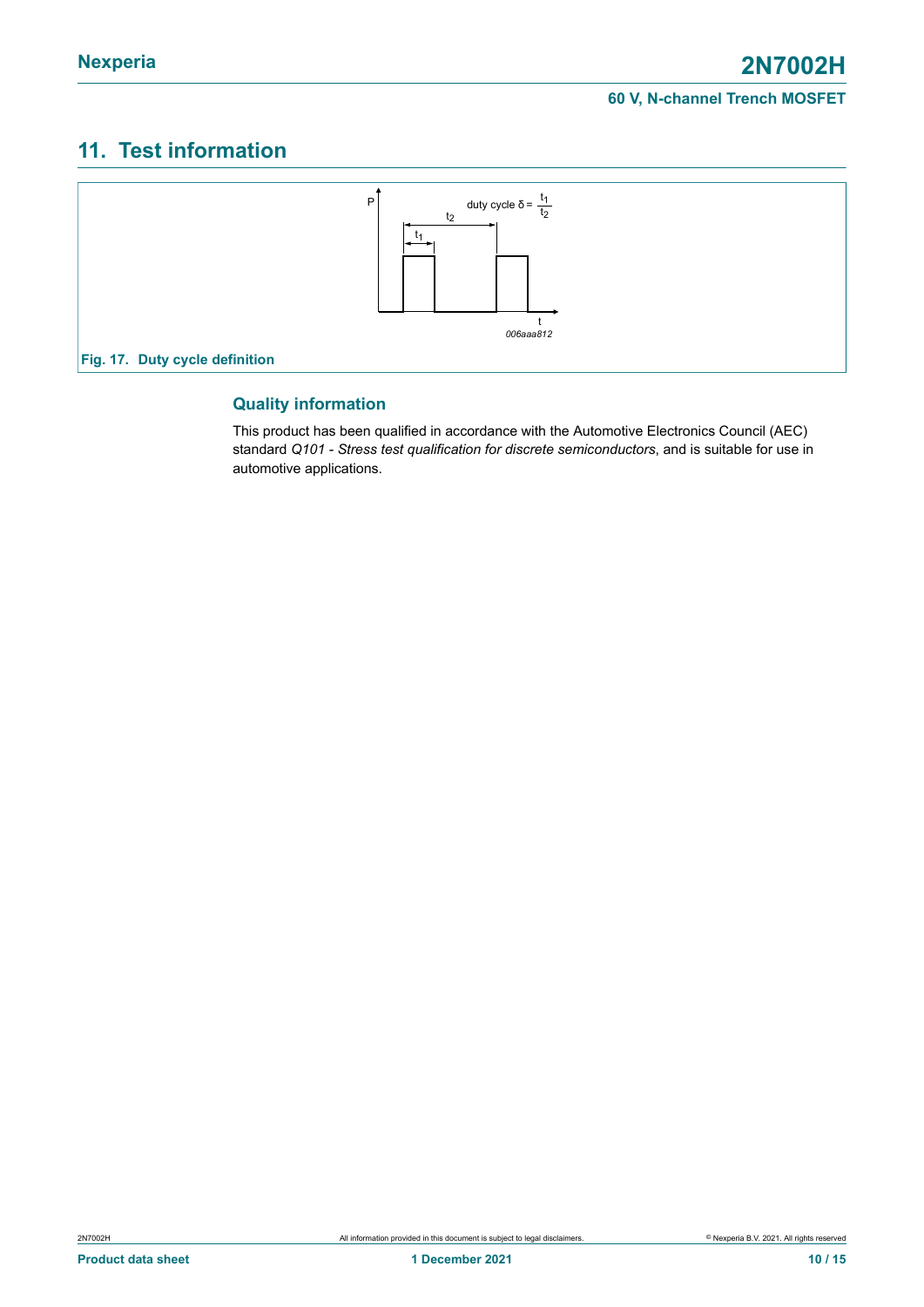## <span id="page-10-0"></span>**12. Package outline**

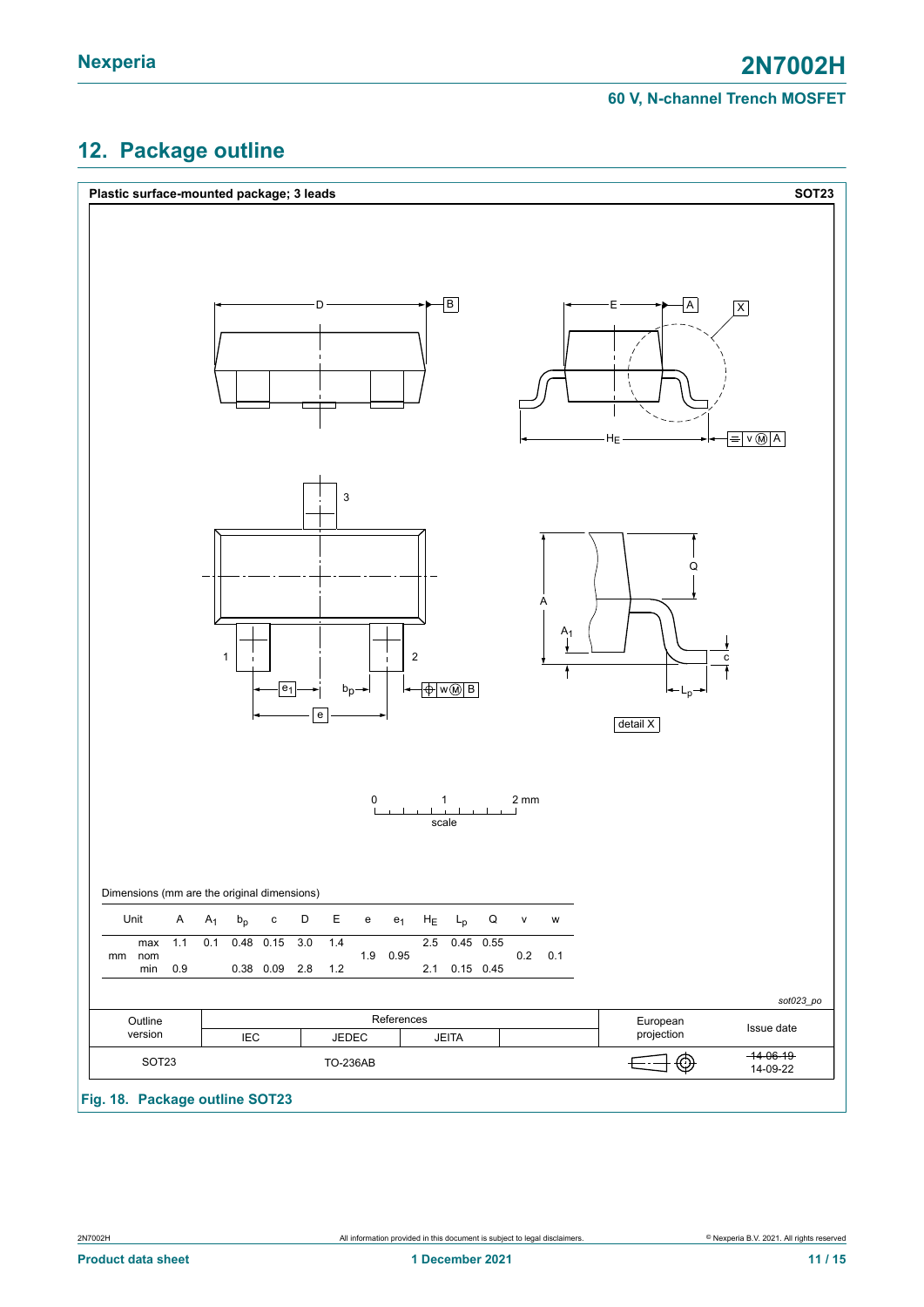### **60 V, N-channel Trench MOSFET**

# <span id="page-11-0"></span>**13. Soldering**

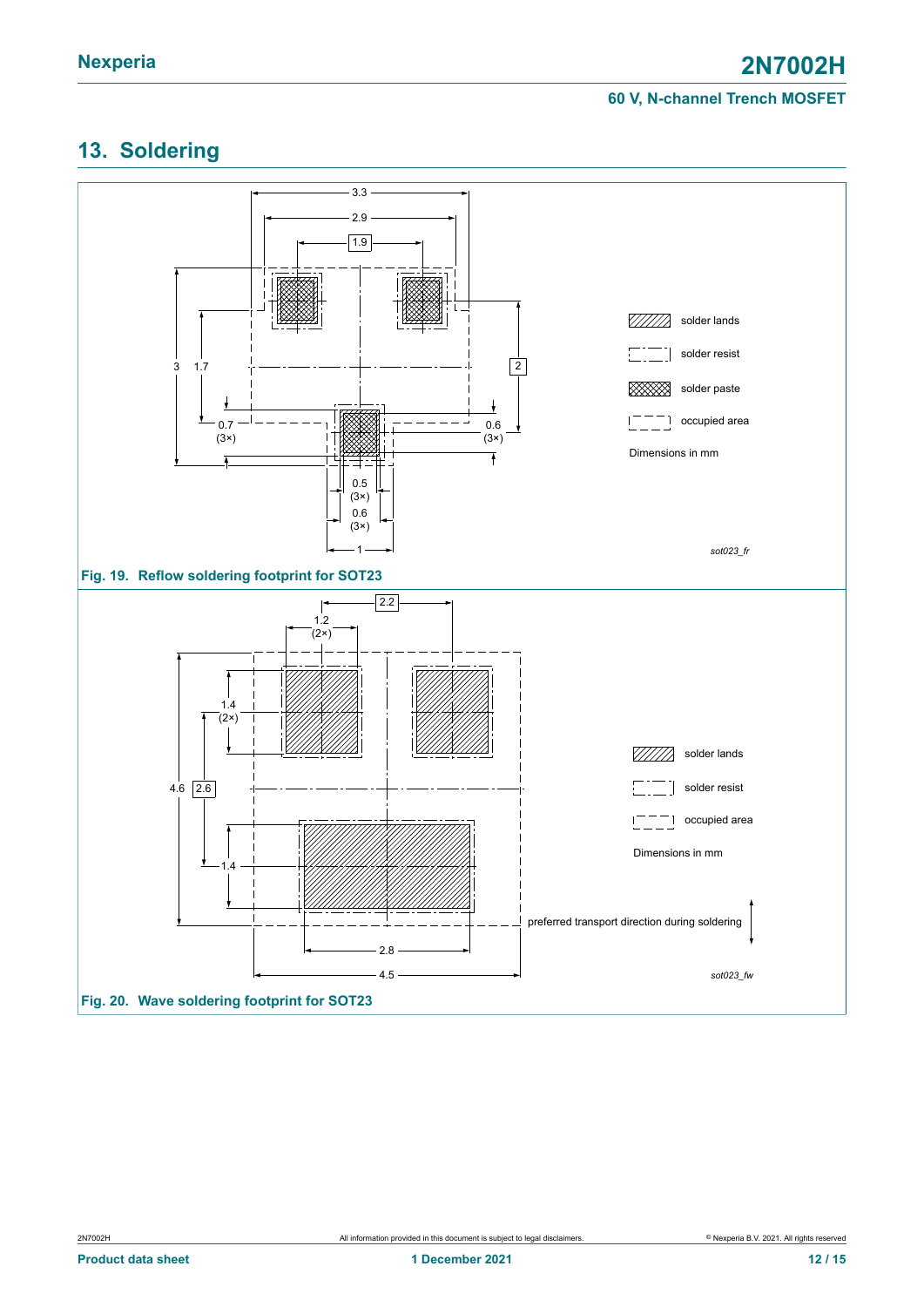# <span id="page-12-0"></span>**14. Revision history**

| <b>Table 8. Revision history</b> |                                                 |                        |                      |                   |  |  |
|----------------------------------|-------------------------------------------------|------------------------|----------------------|-------------------|--|--|
| Data sheet ID                    | Release date                                    | Data sheet status      | <b>Change notice</b> | <b>Supersedes</b> |  |  |
| 2N7002H v.2                      | 20211201                                        | Product data sheet     |                      | 2N7002H v.1       |  |  |
| Modifications:                   | Changed document status to "Product data sheet" |                        |                      |                   |  |  |
| 2N7002H v.1                      | 20211119                                        | Preliminary data sheet |                      |                   |  |  |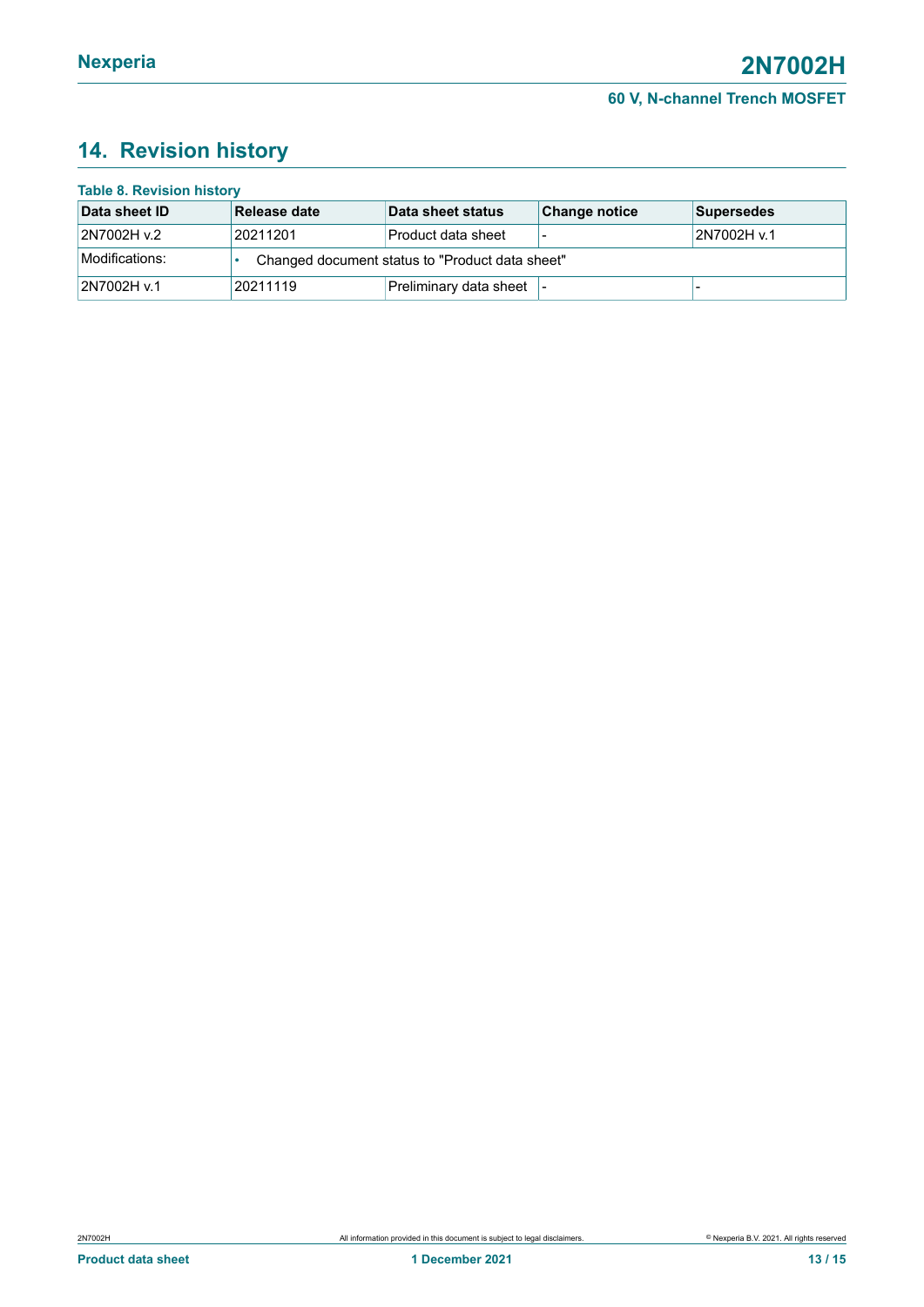## <span id="page-13-0"></span>**15. Legal information**

#### **Data sheet status**

| Document status<br>$[1]$ [2]      | Product<br>status [3] | <b>Definition</b>                                                                           |
|-----------------------------------|-----------------------|---------------------------------------------------------------------------------------------|
| Objective [short]<br>data sheet   | Development           | This document contains data from<br>the objective specification for<br>product development. |
| Preliminary [short]<br>data sheet | Qualification         | This document contains data from<br>the preliminary specification.                          |
| Product [short]<br>data sheet     | Production            | This document contains the product<br>specification.                                        |

[1] Please consult the most recently issued document before initiating or completing a design.

The term 'short data sheet' is explained in section "Definitions".

[3] The product status of device(s) described in this document may have changed since this document was published and may differ in case of multiple devices. The latest product status information is available on the internet at [https://www.nexperia.com.](https://www.nexperia.com)

#### **Definitions**

**Draft** — The document is a draft version only. The content is still under internal review and subject to formal approval, which may result in modifications or additions. Nexperia does not give any representations or warranties as to the accuracy or completeness of information included herein and shall have no liability for the consequences of use of such information.

**Short data sheet** — A short data sheet is an extract from a full data sheet with the same product type number(s) and title. A short data sheet is intended for quick reference only and should not be relied upon to contain detailed and full information. For detailed and full information see the relevant full data sheet, which is available on request via the local Nexperia sales office. In case of any inconsistency or conflict with the short data sheet, the full data sheet shall prevail.

**Product specification** — The information and data provided in a Product data sheet shall define the specification of the product as agreed between Nexperia and its customer, unless Nexperia and customer have explicitly agreed otherwise in writing. In no event however, shall an agreement be valid in which the Nexperia product is deemed to offer functions and qualities beyond those described in the Product data sheet.

#### **Disclaimers**

**Limited warranty and liability** — Information in this document is believed to be accurate and reliable. However, Nexperia does not give any representations or warranties, expressed or implied, as to the accuracy or completeness of such information and shall have no liability for the consequences of use of such information. Nexperia takes no responsibility for the content in this document if provided by an information source outside of Nexperia.

In no event shall Nexperia be liable for any indirect, incidental, punitive, special or consequential damages (including - without limitation - lost profits, lost savings, business interruption, costs related to the removal or replacement of any products or rework charges) whether or not such damages are based on tort (including negligence), warranty, breach of contract or any other legal theory.

Notwithstanding any damages that customer might incur for any reason whatsoever, Nexperia's aggregate and cumulative liability towards customer for the products described herein shall be limited in accordance with the Terms and conditions of commercial sale of Nexperia.

**Right to make changes** — Nexperia reserves the right to make changes to information published in this document, including without limitation specifications and product descriptions, at any time and without notice. This document supersedes and replaces all information supplied prior to the publication hereof

**Suitability for use in automotive applications** — This Nexperia product has been qualified for use in automotive applications. Unless otherwise agreed in writing, the product is not designed, authorized or warranted to be suitable for use in life support, life-critical or safety-critical systems or

#### **60 V, N-channel Trench MOSFET**

equipment, nor in applications where failure or malfunction of an Nexperia product can reasonably be expected to result in personal injury, death or severe property or environmental damage. Nexperia and its suppliers accept no liability for inclusion and/or use of Nexperia products in such equipment or applications and therefore such inclusion and/or use is at the customer's own risk.

**Quick reference data** — The Quick reference data is an extract of the product data given in the Limiting values and Characteristics sections of this document, and as such is not complete, exhaustive or legally binding.

**Applications** — Applications that are described herein for any of these products are for illustrative purposes only. Nexperia makes no representation or warranty that such applications will be suitable for the specified use without further testing or modification.

Customers are responsible for the design and operation of their applications and products using Nexperia products, and Nexperia accepts no liability for any assistance with applications or customer product design. It is customer's sole responsibility to determine whether the Nexperia product is suitable and fit for the customer's applications and products planned, as well as for the planned application and use of customer's third party customer(s). Customers should provide appropriate design and operating safeguards to minimize the risks associated with their applications and products.

Nexperia does not accept any liability related to any default, damage, costs or problem which is based on any weakness or default in the customer's applications or products, or the application or use by customer's third party customer(s). Customer is responsible for doing all necessary testing for the customer's applications and products using Nexperia products in order to avoid a default of the applications and the products or of the application or use by customer's third party customer(s). Nexperia does not accept any liability in this respect.

**Limiting values** — Stress above one or more limiting values (as defined in the Absolute Maximum Ratings System of IEC 60134) will cause permanent damage to the device. Limiting values are stress ratings only and (proper) operation of the device at these or any other conditions above those given in the Recommended operating conditions section (if present) or the Characteristics sections of this document is not warranted. Constant or repeated exposure to limiting values will permanently and irreversibly affect the quality and reliability of the device.

**Terms and conditions of commercial sale** — Nexperia products are sold subject to the general terms and conditions of commercial sale, as published at [http://www.nexperia.com/profile/terms,](http://www.nexperia.com/profile/terms) unless otherwise agreed in a valid written individual agreement. In case an individual agreement is concluded only the terms and conditions of the respective agreement shall apply. Nexperia hereby expressly objects to applying the customer's general terms and conditions with regard to the purchase of Nexperia products by customer.

**No offer to sell or license** — Nothing in this document may be interpreted or construed as an offer to sell products that is open for acceptance or the grant, conveyance or implication of any license under any copyrights, patents or other industrial or intellectual property rights.

**Export control** — This document as well as the item(s) described herein may be subject to export control regulations. Export might require a prior authorization from competent authorities.

**Translations** — A non-English (translated) version of a document is for reference only. The English version shall prevail in case of any discrepancy between the translated and English versions.

#### **Trademarks**

Notice: All referenced brands, product names, service names and trademarks are the property of their respective owners.